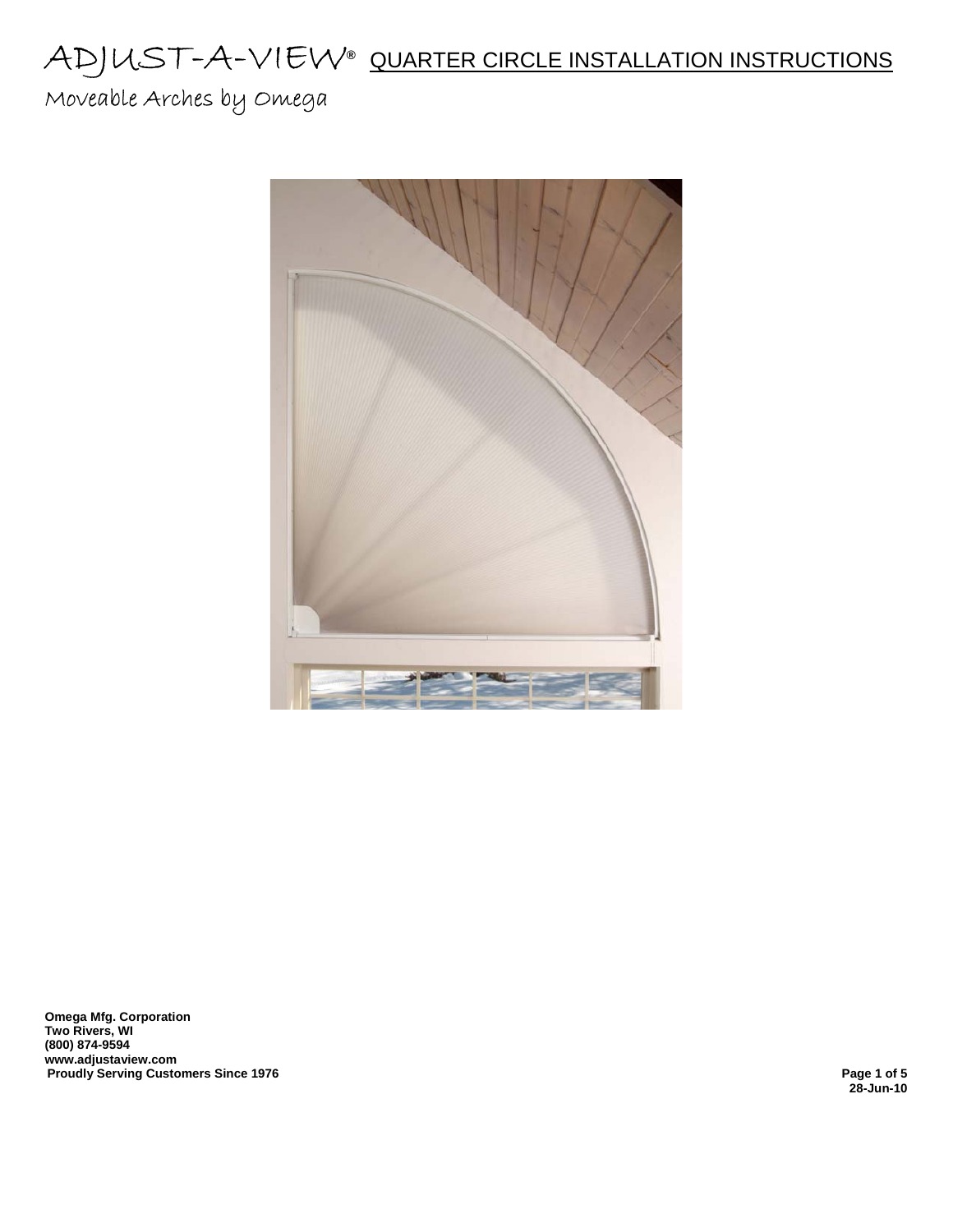\_\_\_\_\_\_\_\_\_\_\_\_\_\_\_\_\_\_\_\_\_\_\_\_\_\_\_\_\_\_\_\_\_\_\_\_\_\_\_\_\_\_\_\_\_\_\_\_\_\_\_\_\_\_\_\_\_\_\_\_\_\_\_\_\_\_\_\_\_\_\_\_\_\_\_\_\_\_\_\_\_\_

### Moveable Arches by Omega

### MATERIAL LIST

- ADJUST-A-VIEW<sup>®</sup> User Instructions
- ADJUST-A-VIEW<sup>®</sup> Installation Instructions
- Track Assembly
- Hand Shade
- Corner Hub Assembly
- Hardware Bag
	- o Corner Hub Keeper Plate
	- o Track Mounting Screws (1 ½" wood screws)
	- o Corner Hub Mounting Screws (1" wood screw)
	- o Track touchup paint

### TOOLS REQUIRED

- Tape Measure
- Pencil
- #2 Phillips Screw Driver
- Electric Drill
- 3/32" Drill Bit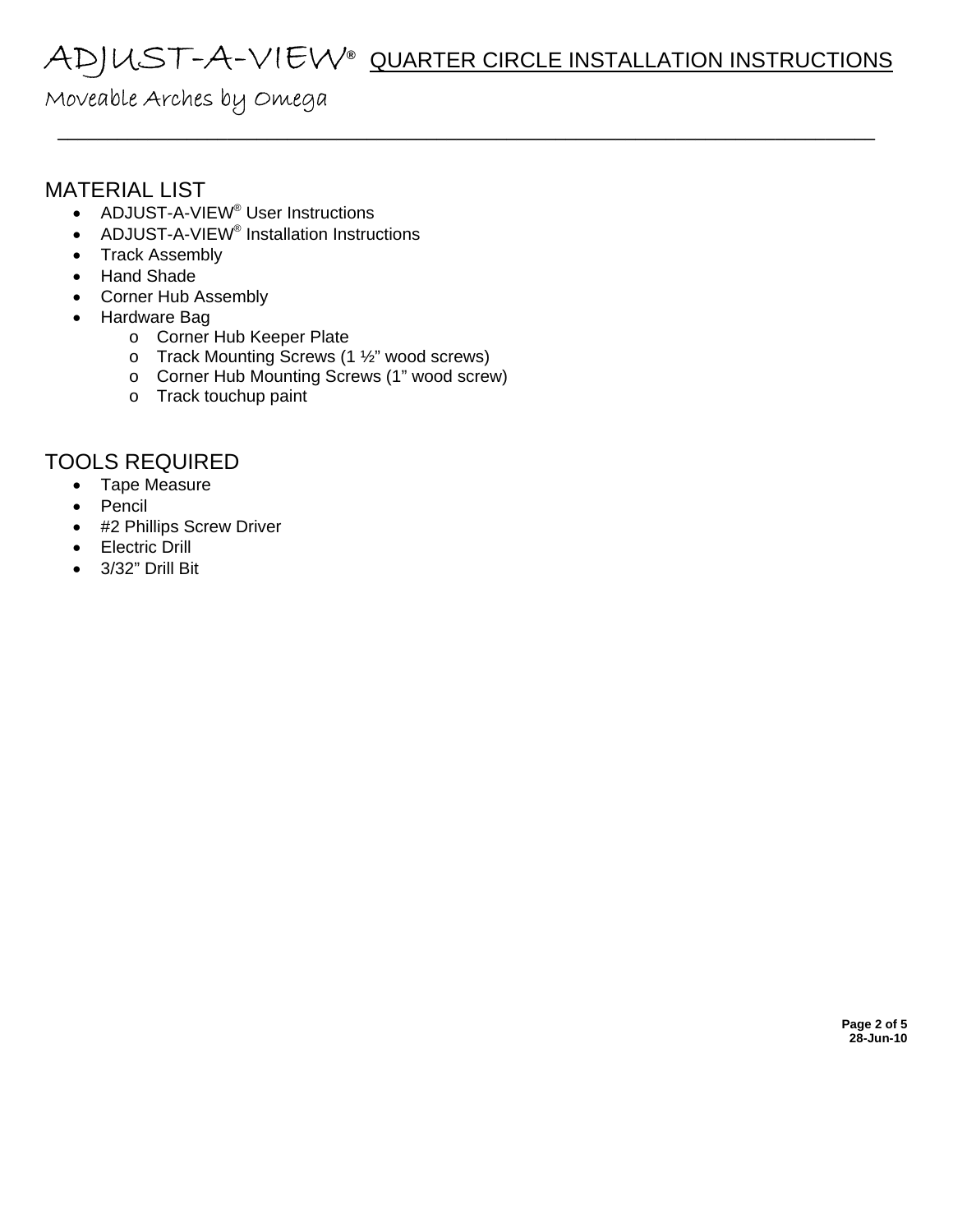\_\_\_\_\_\_\_\_\_\_\_\_\_\_\_\_\_\_\_\_\_\_\_\_\_\_\_\_\_\_\_\_\_\_\_\_\_\_\_\_\_\_\_\_\_\_\_\_\_\_\_\_\_\_\_\_\_\_\_\_\_\_\_\_\_\_\_\_\_\_\_\_\_\_\_\_\_\_\_\_\_\_

Moveable Arches by Omega

### STEP 1. **Unpack the carton.**

• Carefully unpack the track assembly, shade, corner hub, and hardware bag and remove all packaging material. **NOTE: Remove "shipping" nuts and bolts from track and dispose.**

#### STEP 2. **Install track assembly.**

- Position track assembly in window frame. **Track must touch the vertical part of the window frame.** Cord loop will be located towards the room interior.
- Position track assembly in the window frame to a location where the track is approximately  $\frac{1}{4}$ " inside the window frame (units with motorization may need to mount flush). The arm where the cord comes out should be close to, but not touching the sill or trim mouldings.
- With your pencil, carefully mark the exact center of the mounting holes.
- Remove track assembly.
- Using the 3/32" drill bit, drill pilot holes for all mounting screws.
- Reposition track assembly and screw into position using mounting screws provided in hardware bag. Start at the top of the arch and work down, securing each screw tight as you go.







**Mark hole centers. Drill pilot holes. Screw track to frame.** 

### STEP 3. **Mount corner hub.**

•

- From the vertical frame measure 3/4" and scribe a line.
- Measure from the edge to the track. Add 1 ¼" to this dimension to get to the **final depth.**
- Center the corner hub keeper plate exactly over the scribed lines. With your pencil, carefully mark the exact center of the mounting holes.
- Using the 3/32" drill bit, drill pilot holes for mounting screws.
- Reposition corner hub keeper plate and screw into position using mounting screws provided in hardware bag.
- Position the corner hub on the corner hub keeper plate.



 **Measure 3/4 " and scribe line. Measure edge to track. Add 1 1/4" and scribe line.** 











 **Drill pilot hole. Screw keeper plate to sill.**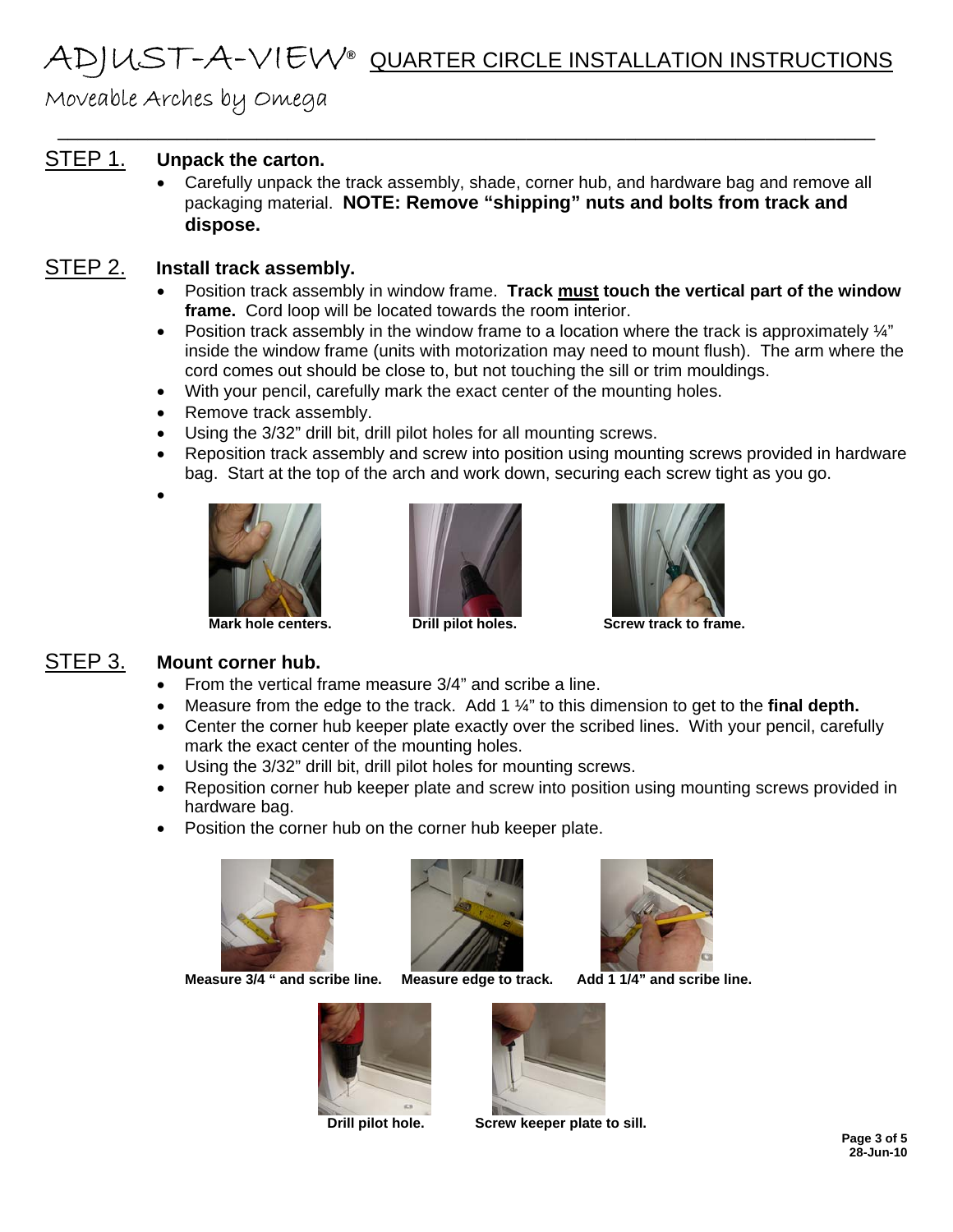\_\_\_\_\_\_\_\_\_\_\_\_\_\_\_\_\_\_\_\_\_\_\_\_\_\_\_\_\_\_\_\_\_\_\_\_\_\_\_\_\_\_\_\_\_\_\_\_\_\_\_\_\_\_\_\_\_\_\_\_\_\_\_\_\_\_\_\_\_\_\_\_\_\_\_\_\_\_\_\_\_\_

## Moveable Arches by Omega

#### STEP 4. **Mount cellular shade (for fabric shades go to STEP 5).**

- Position shade on sill. The colored fabric should be facing toward the room and the neutral fabric facing outside. The attachment spring, protruding from upper shade rail, will be positioned on the left side of the shade towards the window.
- Squeeze the spring to retract the "finger", located near the window, into the shade rail. Carefully position the shade so the "finger" nearest you is lined up with the mounting hole found in the shade carrier. Rotate the shade rail slightly until the "finger" towards the window is lined up. Release the spring clip allowing the "finger" to engage the shade carrier. Check to insure both "fingers" are fully engaged in the shade carrier.
- Recheck the position of the shade in the hub. The shade should be located inside the hub "spring pin".
- Carefully pull the cord. The shade should freely rise.
- Fully open and close the shade to insure proper operation.



Locate left hand shade. **Shade carrier.** Position shade on sill. Squeeze spring.









 **Engage fingers in shade carrier. Try shade to insure fingers are properly engaged in shade carrier.** 

#### STEP 5. **Mount cellular shade (for fabric shades go to STEP 5). Right hand arch installation**

- Position the right side "car" to the top of the arch by pulling the beaded cord loop.
- Locate "right side" shade.
- To help "control" the shade, leave the bands in place.
- Position the shade so that the plastic connectors are pointed upward and the "show side" fabric is facing toward you.
- Locate the insertion point at the end of the center track groove near the top of the right hand arch.
- Locate the connector furthest to the right. This will be the first connector inserted into the track.
- Insert the connector into the track and push it in the track to the right a few inches.
- Insert all but the last connector into the track.
- Insert the last connector (furthest to the left) into the plastic receiver mounted on the car.
- Using the pull cord, slowly lower the shade, center band still in place, until it rests on the sill. Take care to guide the shade into the hub and direct it until it is fully down resting on the sill.
- Remove the band and straighten any pleats that may be out of place.